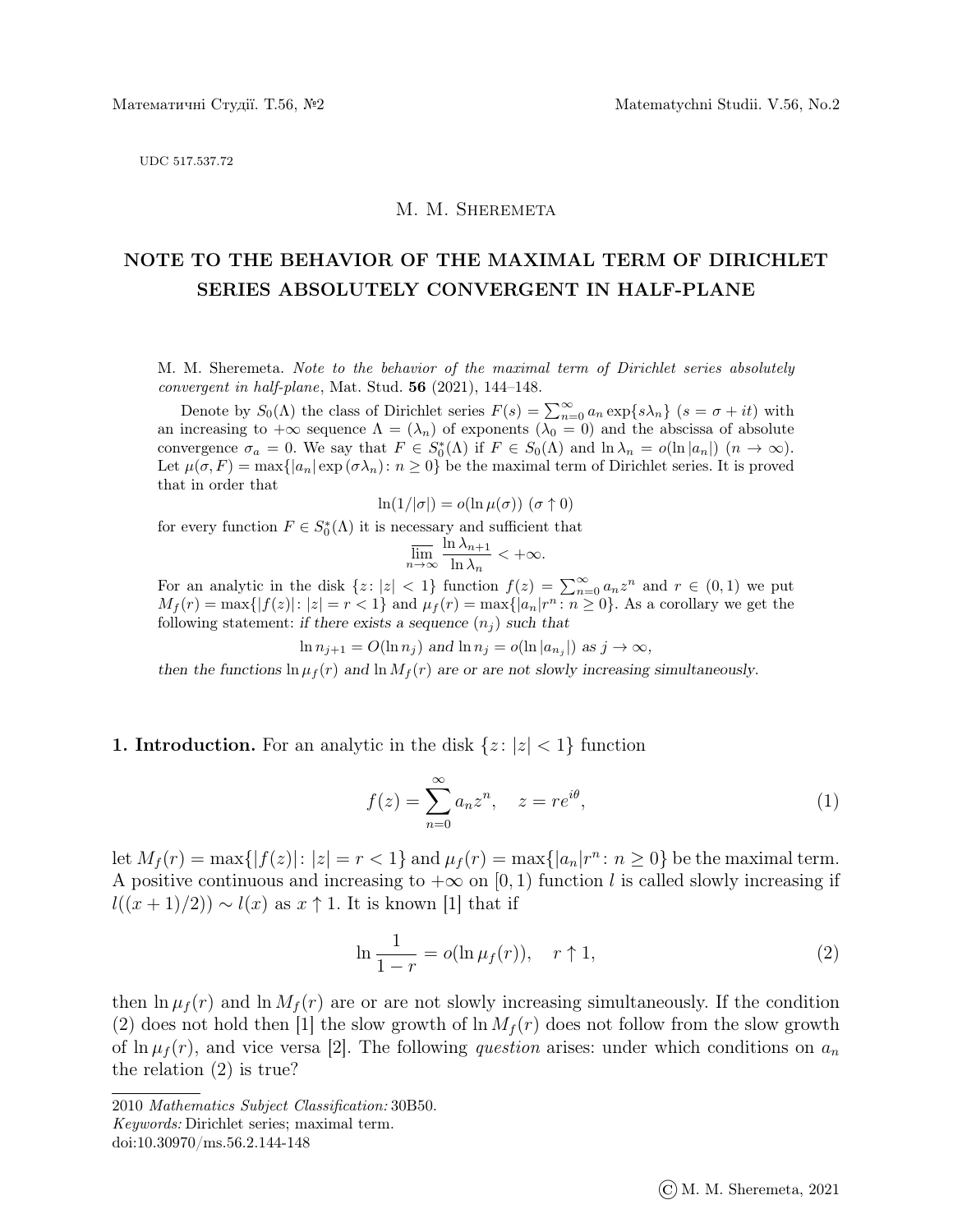If  $\ln |a_n| \leq K \ln n \ (n \geq n_0)$  then

$$
\ln \mu_f(r) \le \max\{K \ln t + t \ln r : t \ge 1\} + O(1) = K \ln \frac{1}{-\ln r} + O(1) = K \ln \frac{1}{1-r} + O(1)
$$

as  $r \uparrow 1$ . Therefore, in order that (2) holds, it is necessary that  $\ln n_k = o(\ln |a_{n_k}|)$  $(k \to +\infty)$  for some increasing sequence  $(n_k)$  of integers, and our question is reduced to finding of conditions on this sequence  $(n_k)$ . A result proved below for Dirichlet series absolutely convergent in half-plane implies that such condition is  $\ln n_{k+1} = O(\ln n_k)$   $(k \to \infty)$ .

**2. Main result.** So, let  $\Lambda = (\lambda_n)$  be an increasing to  $+\infty$  sequence of positive numbers  $(\lambda_0 = 0)$ , and Dirichlet series

$$
F(s) = \sum_{n=0}^{\infty} a_n \exp\{s\lambda_n\}, \quad s = \sigma + it,\tag{3}
$$

has the abscissa of absolute convergence  $\sigma_a = 0$ . For  $\sigma < 0$  let

$$
\mu(\sigma, F) = \max\{|a_n| \exp{(\sigma \lambda_n)} : n \ge 0\}
$$

be the maximal term of series (3). We investigate conditions on  $(a_n)$  and  $(\lambda_n)$ , under which

$$
\ln \frac{1}{|\sigma|} = o(\ln \mu(\sigma)), \quad \sigma \uparrow 0. \tag{4}
$$

To that end we denote by  $S_0^*(\Lambda)$  the class of Dirichlet series (3) absolutely convergent in the half-plane  $\{s: \text{Re } \sigma < 0\}$  such that  $\ln \lambda_n = o(\ln |a_n|)$   $(n \to \infty)$ .

**Theorem 1.** In order that (4) holds for every function  $F \in S_0^*(\Lambda)$ , it is necessary and sufficient that

$$
\overline{\lim}_{n \to \infty} \frac{\ln \lambda_{n+1}}{\ln \lambda_n} < +\infty. \tag{5}
$$

*Proof.* Let us start with the sufficiency. Let  $\Omega(0)$  be the class of positive unbounded on  $(-\infty, 0)$  functions  $\Phi$  such that the derivative  $\Phi'$  is positive, continuously differentiable and increasing to  $+\infty$  on  $(-\infty, 0)$ . We denote by  $\varphi$  the inverse function to  $\Phi'$ , and let  $\Psi(x) = x - \Phi(x)/\Phi'(x)$  be the function associated with  $\Phi$  in the sense of Newton. It is clear that the function  $\varphi$  is continuously differentiable and increasing to 0 on  $(0, +\infty)$ . The function  $\Psi$  is ([3, 4], [5, p.30]) continuously differentiable and increasing to 0 on ( $-\infty$ , 0).

For  $\Phi \in \Omega(0)$  and  $0 \le a < b < +\infty$  we put

$$
G_1(a,b,\Phi) = \frac{ab}{b-a} \int_a^b \frac{\Phi(\varphi(t))}{t^2} dt, \quad G_2(a,b,\Phi) = \Phi\left(\frac{1}{b-a} \int_a^b \varphi(t) dt\right).
$$

Then ([6], [5, p.34])  $G_1(a, b, \Phi) < G_2(a, b, \Phi)$ . It is clear that  $G_2(\lambda_n, \lambda_{n+1}, \Phi) = \Phi(\varkappa_n)$ , where

$$
\varkappa_n = \frac{1}{\lambda_{n+1} - \lambda_n} \int\limits_{\lambda_n}^{\lambda_{n+1}} \varphi(t) dt.
$$

Theorem 3.1 in [4], [5, p. 34-35] implies that if  $\ln |a_n| \geq -\lambda_n \Psi(\varphi(\lambda_n))$   $(n \geq n_0)$  then

$$
\ln \mu(\sigma, F) \ge \Phi(\sigma) \frac{G_1(\lambda_n, \lambda_{n+1}, \Phi)}{G_2(\lambda_n, \lambda_{n+1}, \Phi)}
$$
(6)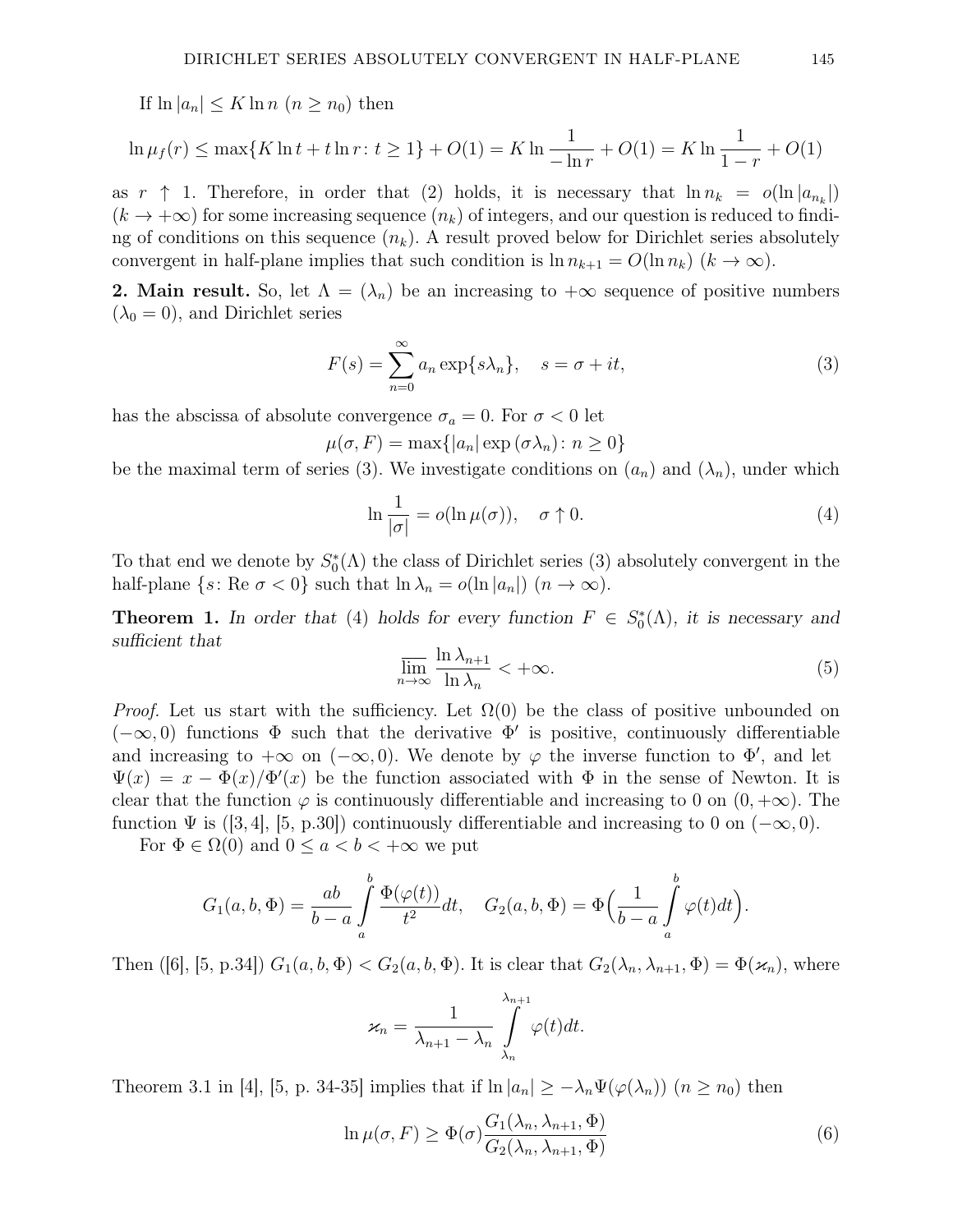for all  $\sigma \in [\varphi(\lambda_n), \varphi(\lambda_{n+1})]$  and  $n \geq n_0$ . We remark also that if a function f is positive, continuous and increasing to  $+\infty$  on  $[0, +\infty)$  such that  $f(x) > x$  and  $\lambda_{n+1} \leq f(\lambda_n)$  then  $(|7|, |5, p. 34|)$ 

$$
\frac{G_1(\lambda_n, \lambda_{n+1}, \Phi)}{G_2(\lambda_n, \lambda_{n+1}, \Phi)} \ge \frac{G_1(\lambda_n, f(\lambda_n), \Phi)}{G_2(\lambda_n, f(\lambda_n), \Phi)}.
$$
\n(7)

Now, let  $T > 0$  be an arbitrary number and  $\Phi(\sigma) = T \ln \frac{1}{|\sigma|}$ . Then  $\varphi(x) = -\frac{T}{x}$  $\frac{T}{x}, \Psi(\sigma) =$  $-|\sigma| \ln \frac{e}{|\sigma|}$ , and  $\Psi(\varphi(x)) = -\frac{T}{x}$  $rac{T}{x} \ln \frac{ex}{T}$ . Therefore,

$$
G_1(\lambda_n, \lambda_{n+1}, \Phi) = T \frac{\lambda_{n+1} \ln \lambda_n - \lambda_n \ln \lambda_{n+1}}{\lambda_{n+1} - \lambda_n} + T \ln \frac{e}{T}
$$

and

$$
G_2(\lambda_n, \lambda_{n+1}, \Phi) = T \ln \frac{\lambda_{n+1} - \lambda_n}{\ln \lambda_{n+1} - \ln \lambda_n} - T \ln T.
$$

From the definition of  $S^*(\Lambda)$  we have  $\ln |a_n| \geq T \ln \lambda_n \geq T \ln(e\lambda_n/T) = -\lambda_n \Psi(\varphi(\lambda_n))$ for arbitrary  $T \ge e$  and all  $n \ge n_0(T)$ , and from condition (5) it follows that there exists a number  $\beta > 0$  such that  $\lambda_{n+1} \leq \lambda_n^{1+\beta}$   $(n \geq n_0)$ . Therefore, (7) implies

$$
\frac{G_1(\lambda_n, \lambda_{n+1}, \Phi)}{G_2(\lambda_n, \lambda_{n+1}, \Phi)} \ge \frac{G_1(\lambda_n, \lambda_n^{1+\beta}, \Phi)}{G_2(\lambda_n, \lambda_n^{1+\beta}, \Phi)} = \frac{\frac{\lambda_n^{1+\beta} \ln \lambda_n - (1+\beta)\lambda_n \ln \lambda_n}{\lambda_n^{1+\beta} - \lambda_n} - \ln \frac{T}{e}}{\ln \frac{\lambda_n^{1+\beta} - \lambda_n}{\beta \ln \lambda_n} - \ln T} = \frac{1 + o(1)}{1 + \beta}
$$

as  $n \to \infty$  and, thus, from (6) we get

$$
\ln \mu(\sigma, F) \ge \frac{(1 + o(1))T}{1 + \beta} \ln \frac{1}{|\sigma|}, \quad \sigma \uparrow 0.
$$

i. e. in view of the arbitrariness of  $T$  we obtain  $(4)$ .

Now we prove the necessity. Suppose that condition (5) does not hold, i. e. there exists an increasing to  $+\infty$  sequence of integers such that  $\ln \lambda_{n_k+1}/\ln \lambda_{n_k} \to \infty$ ,  $k \to \infty$ . We choose a slowly increasing to  $+\infty$  on  $[0, +\infty)$  continuously differentiable function  $\alpha$  such that  $\alpha(\ln \lambda_{n_{k+1}}) \leq \frac{\ln \lambda_{n_k+1}}{\ln \lambda_n}$  $\frac{1}{\ln \lambda_{n_k}}$   $(k \ge k_0)$  and the function  $\Phi(\sigma) = \alpha(\ln \frac{1}{|\sigma|}) \ln \frac{1}{|\sigma|}$  belongs to  $\Omega(0)$ . We choose the coefficients of Dirichlet series such that  $\ln |a_n| = -\lambda_n \Psi(\varphi(\lambda_n))$ . Then  $\varkappa_n = \frac{\ln |a_n| - \ln |a_{n+1}|}{\lambda_{n+1} - \lambda_n}$  $\frac{\lambda_{n-1}-\ln|a_{n+1}|}{\lambda_{n+1}-\lambda_n}$ , because  $(x\Psi(\varphi(x)))' = \varphi(x)$ . Since the function  $\alpha$  is slowly increasing, we have  $x\alpha'(x)/\alpha(x) \to 0$  as  $x \to +\infty$ . Therefore,

$$
\Phi'(\sigma) = \frac{1}{|\sigma|} \left\{ \alpha' \left( \ln \frac{1}{|\sigma|} \right) \ln \frac{1}{|\sigma|} + \alpha \left( \ln \frac{1}{|\sigma|} \right) \right\} = \frac{1 + o(1)}{|\sigma|} \alpha \left( \ln \frac{1}{|\sigma|} \right), \quad \sigma \uparrow 0,
$$

and in order to find the asymptotical behaviour of  $\varphi$  it is necessary to solve the equation

$$
\ln \frac{1}{|\sigma|} + \ln \alpha \left( \ln \frac{1}{|\sigma|} \right) = \ln x + o(1), \quad x \to +\infty.
$$
 (8)

We find a solution  $\sigma = \sigma(x)$  of (8) in the form

$$
\ln \frac{1}{|\sigma|} = \ln x - \beta, \quad \beta = \beta(x) = o(\ln x), \quad x \to +\infty.
$$
 (9)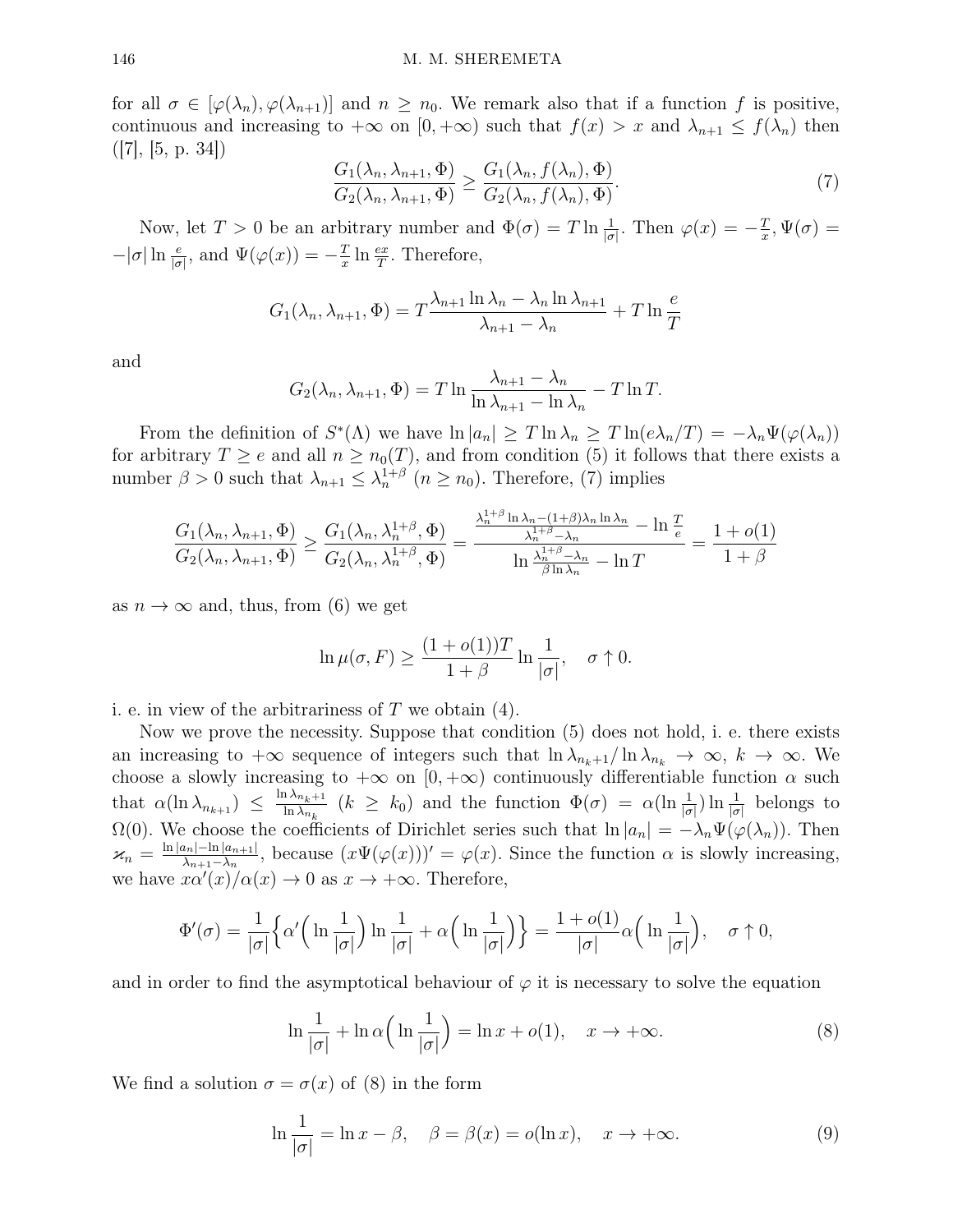Substituting (9) in (8) we obtain  $\beta = \ln \alpha (\ln x - \beta) + o(1), x \to +\infty$ . But for some  $\xi \in$  $(\ln x - \beta, \ln x)$  we have  $\alpha(\ln x) - \alpha(\ln x - \beta) = \alpha'(\xi)\beta = o(\xi\alpha'(\xi)) = o(\alpha(\xi)) = o(\alpha(\ln x))$  $(x \to +\infty)$ , i.e.  $\beta(x) = \ln \alpha(\ln x) + o(1), x \to +\infty$ , and, therefore, from (9) we obtain  $\ln \frac{1}{|\sigma|} = \ln x - \ln \alpha(\ln x) + o(1), \ x \to +\infty.$  Thus,

$$
\varphi(x) = -\frac{(1 + o(1))\alpha(\ln x)}{x}, \quad x \to +\infty.
$$
 (10)

Using L'Hôspitale rule and relation  $(10)$  we see that Dirichlet series  $(3)$  with choosen coefficients belongs to  $S_0^*(\Lambda)$ . From (10) it follows also that

$$
\varkappa_{n_k} = \frac{1}{\lambda_{n_k+1} - \lambda_{n_k}} \int_{\lambda_{n_k}}^{\lambda_{n_k+1}} \varphi(x) dx = -\frac{1 + o(1)}{\lambda_{n_k+1} - \lambda_{n_k}} \int_{\lambda_{n_k}}^{\lambda_{n_k+1}} \frac{\alpha(\ln x)}{x} dx \ge
$$
  
\n
$$
\geq -\frac{(1 + o(1))\alpha(\ln \lambda_{n_k+1})(\ln \lambda_{n_k+1} - \ln \lambda_{n_k})}{\lambda_{n_k+1} - \lambda_{n_k}} = -\frac{(1 + o(1))\alpha(\ln \lambda_{n_k+1})\ln \lambda_{n_k+1}}{\lambda_{n_k+1}},
$$
  
\n
$$
\ln \frac{1}{|\varkappa_{n_k}|} \geq \ln \frac{\lambda_{n_k+1}}{\alpha(\ln \lambda_{n_k+1})\ln \lambda_{n_k+1}} + o(1) = (1 + o(1))\ln \lambda_{n_k+1}
$$
(11)

as  $k \to +\infty$ . On the other hand, since [4]

$$
\ln \mu(\varkappa_n, F) = -\lambda_n \Psi(\varphi(\lambda_n)) + \varkappa_n \lambda_n = G_1(\lambda_n, \lambda_{n+1}, \Phi)
$$

and in view of (10)

 $\Phi(\varphi(x)) = \alpha(\ln x - \ln \alpha(\ln x) + o(1))(\ln x - \ln \alpha(\ln x) + o(1)) = (1 + o(1))\alpha(\ln x)\ln x$ 

as  $x \to +\infty$ , we get

$$
\ln \mu(\varkappa_{n_k}, F) = (1 + o(1))\lambda_{n_k} \int_{\lambda_{n_k}}^{\lambda_{n_k+1}} \frac{\Phi(\varphi(x))}{x^2} dx =
$$
\n
$$
= (1 + o(1))\lambda_{n_k} \int_{\lambda_{n_k}}^{\lambda_{n_k+1}} \frac{\alpha(\ln x) \ln x}{x^2} dx \le (1 + o(1))\lambda_{n_k} \alpha(\ln \lambda_{n_k+1}) \int_{\lambda_{n_k}}^{\lambda_{n_k+1}} \frac{\ln x}{x^2} dx =
$$
\n
$$
= (1 + o(1))\lambda_{n_k} \alpha(\ln \lambda_{n_k+1}) \left(\frac{\ln \lambda_{n_k} + 1}{\lambda_{n_k}} - \frac{\ln \lambda_{n_k+1} + 1}{\lambda_{n_k+1}}\right) =
$$
\n
$$
= (1 + o(1))\alpha(\ln \lambda_{n_{k+1}}) \ln \lambda_{n_k}, \quad k \to \infty.
$$
\n(12)

From (11) and (12) it follows that

$$
\frac{\ln \mu(\varkappa_{n_k}, F)}{\ln(1/|\varkappa_{n_k}|} \le (1+o(1)) \frac{\alpha(\ln \lambda_{n_{k+1}}) \ln \lambda_{n_k}}{\ln \lambda_{n_k+1}} \le 1+o(1), \quad k \to \infty,
$$

i. e. relation (4) does not hold. The necessity of condition (5) is proved.

**3. Corollaries.** Since  $\max\{|a_n|\exp(\sigma\lambda_n):n\geq 0\}\geq \max\{|a_{n_j}|\exp(\sigma\lambda_{n_j}):j\geq 1\}$  for any sequence  $(n_i)$ , Theorem 1 implies the following statement.

 $\Box$